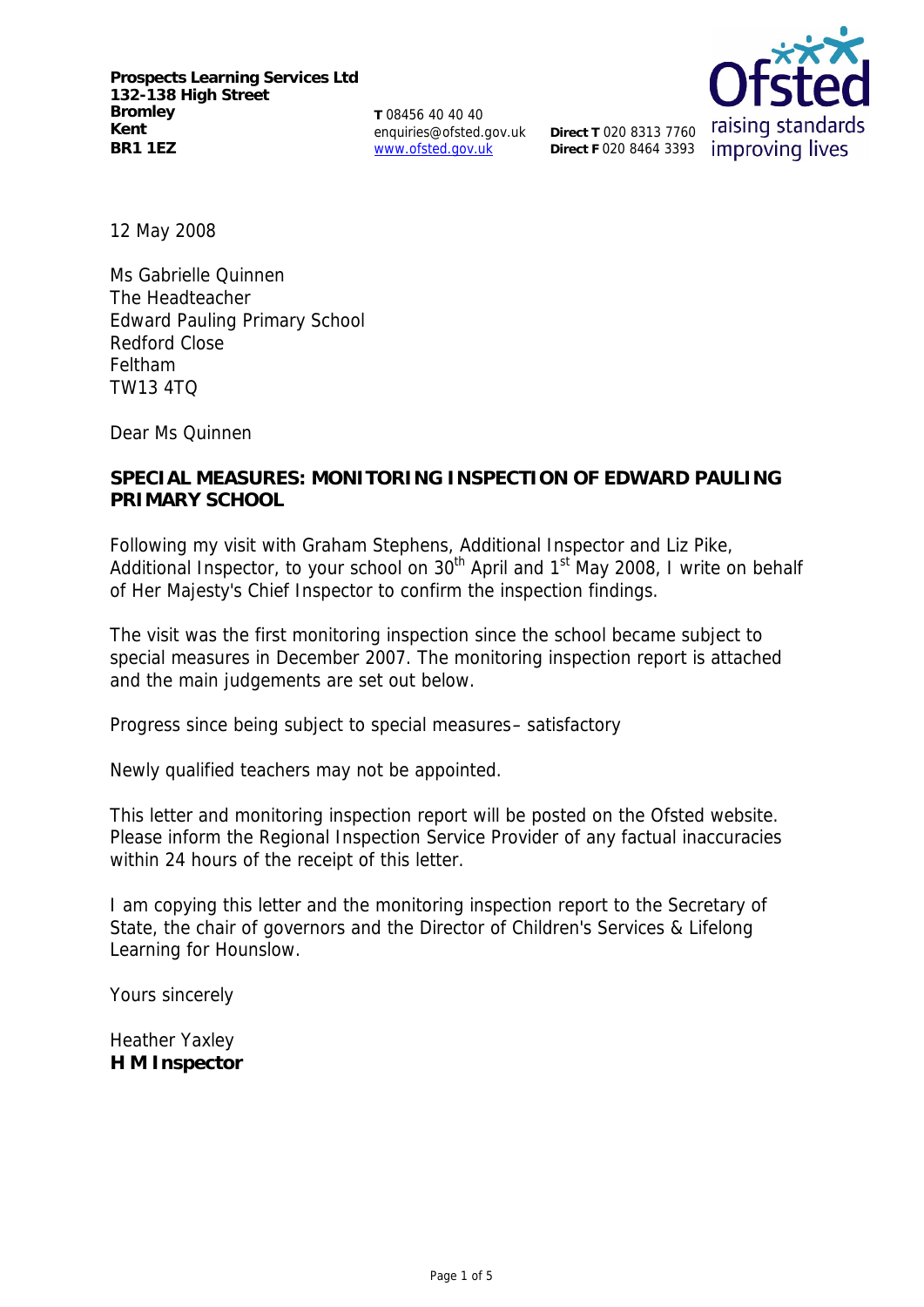

# **SPECIAL MEASURES: MONITORING OF EDWARD PAULING PRIMARY SCHOOL**

Report from the first monitoring inspection: 30<sup>th</sup> April and 1<sup>st</sup> May 2008

### **Evidence**

Inspectors observed the school's work, scrutinised documents and met with the senior leadership team, subject coordinators, teachers, the headteacher from the federated school, the team leader of the Team Around the School, the link adviser from the local authority (LA), the chair of governors and with pupils.

#### **Context**

The appointment of a part-time teacher to one of the Year 4 classes has enabled the deputy headteacher to be released from her responsibilities as a class teacher. The new chair of governors took up the post in March and two additional learning support staff were appointed at the beginning of this term. Since the last inspection the school has entered into a soft federation with a local primary school. During the spring term twelve pupils joined the school and seventeen left to attend other schools.

# **Achievement and standards**

The previous report identified three areas for development and progress against these is evaluated below. Two of the areas include an aim to raise the achievement of pupils. A summary of the impact of initiatives taken by the school is as follows. The new assessment system has helped senior managers, subject leaders and teachers to identify how much progress pupils made last term in English, mathematics and science. It also gives staff the information that they need to identify areas of underachievement more effectively. The tracking confirms that standards of work remain too low and that the progress made by some pupils is not fast enough. The pupils made satisfactory and sometimes good progress in reading last term. Progress was slower in writing and mathematics. In most of the lessons observed during this visit, pupils made satisfactory progress.

#### **Personal development and well-being**

It is clear that pupils are happy in school. They are very positive about their lessons, teachers and the opportunities that the school offers them. The Year 5 pupils look forward to mentoring children in the Reception classes for reading and those in Year 6 take their responsibilities as the headteacher's lunchtime personal assistants very seriously. Behaviour in lessons and around the school is good and pupils report that behaviour has improved. The pupils play cooperatively at break times and show positive attitudes to work in class. The attendance rates have declined and, at just below 93% since September, are below national averages. Although an unusual period of sickness may account for some absences, the school recognises that poor attendance remains an issue for some pupils and that this is having an adverse effect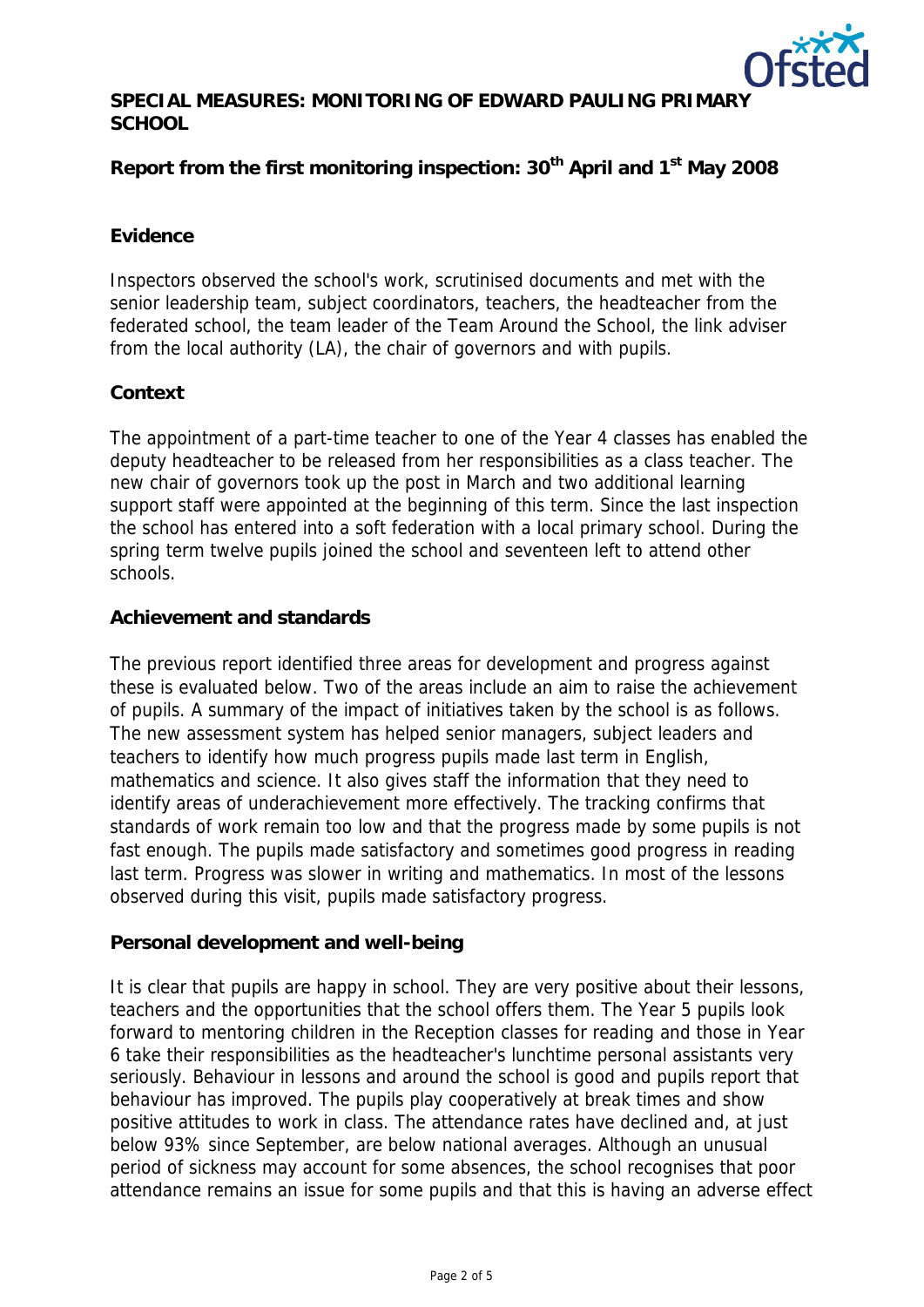

on their rate of progress. During the last term four pupils were excluded for a shor time.

# **Quality of provision**

The teachers are committed and determined to improve pupils' achievement by improving their teaching. More accurate assessment and analysis of pupils' work is beginning to have an impact on the extent to which they know how well their pupils are achieving and how to plan appropriate interventions. For example, learning intentions and success criteria are used more consistently in lessons, particularly in English and mathematics. Discussions with pupils confirm that they are familiar with both group and personal targets recently set. One said, 'they help us more with our learning and if we don't think we've achieved our target we can write that in our books'. Another said 'marking has changed, they've introduced success criteria and sometimes they write the next steps as well'.

To accelerate progress in mathematics, the school has improved the resources available. For example, in all classes in Key Stages 1 and 2 pupils can use personalised computer programmes for 15 minutes each day to improve their number skills. The pupils talked about this very enthusiastically and the programme's built-in assessments show that they are often making significant progress and are beginning to catch up on previous underachievement. The school is continuing to develop strategies that were in their infancy at the time of the last inspection. These are aimed at accelerating progress in English, for example, through the introduction of success criteria in writing. In addition, staff are making good use of advice and support from external consultants and teachers from the federated school.

All teaching observed during this visit was satisfactory or good, showing an improvement since the last inspection. While this is a positive start, there is still some work to be done to ensure that initiatives are implemented consistently, that teaching is monitored more effectively and to match work in class more closely to pupils' needs. Senior staff continue to monitor lessons and pupils work regularly, as they have done for some time but there is insufficient emphasis on learning as an outcome of teaching and whether or not pupils are being challenged sufficiently. The information from assessment, whilst now much more extensive, is not yet being used fully to help teachers plan work that is matched to pupils' needs. Consequently, some work in class is insufficiently challenging. The marking of pupils' work is mostly often completed but teachers do not routinely optimise the effect of their hard work by allowing time in class for pupils to complete the suggested corrections. Teachers usually make positive comments but there were too few constructive suggestions to help pupils to improve their work.

Progress on the areas for improvement identified by the inspection in December 2007:

 Improve teaching so that achievement is better, particularly in English and mathematics – satisfactory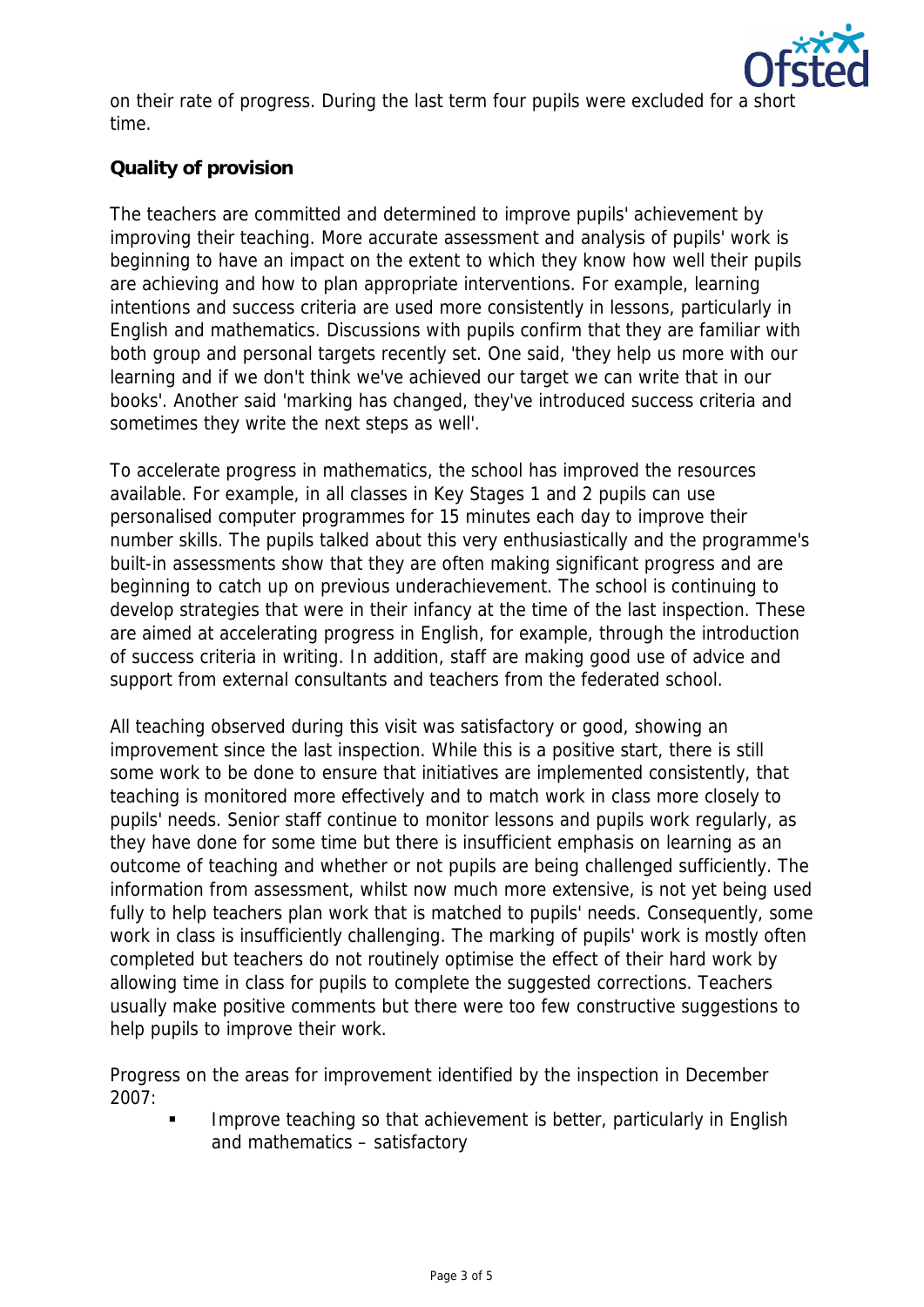

**Leadership and management**

The senior leadership team is to be commended for the way in which they have maintained a very positive ethos in the school since the last inspection. This has enabled the staff to move forward with confidence and with an appropriate sense of urgency. The staff work very well together as a team. They have embraced the professional support offered by others without being overwhelmed by the work that needs to be done. This is partly because the headteacher has carefully managed this external support so as to make best use of it, but also because the staff are steadfast in looking for ways in which they can improve the provision and determined that they will succeed.

A positive start has been made to track pupils' progress. Although regular assessments have taken place for some time, the information gained has not always been used effectively to plan pupils' learning. Consequently, some pupils have underachieved in the past. Following the last inspection the school took swift action to address this issue. The deputy headteacher has taken responsibility for coordinating assessments and has already established an improved system that staff are able to access with increasing confidence. Staff are finding the system easy to use and, together with the help of the LA, the school is working hard to ensure that assessment information is now recorded clearly and in a way that will support teachers' lesson planning. A programme for further improvement in the quality of assessment in the Foundation Stage is about to commence. The school recognises that systems need to become embedded and to make sure that there is a consistency of approach. Hence, it is currently reviewing the way in which teachers record the impact on learning of the support given to pupils who find aspects of learning challenging.

It is still too early to see the difference that the new systems for managing and interrogating use of data will make to pupils' progress but the school is now in a position from which it can move forward with confidence. Leaders and managers at all levels now have a clear focus on raising pupils' attainment. The chair of governors, although appointed very recently, has already mobilised her colleagues to monitor the work of the school more closely. Subject leaders for English, mathematics and science have worked very hard to refocus on identifying areas of strength and weakness in the teaching and learning for their subjects. This greater focus on pupils' progress is beginning to permeate the school so that the pupils themselves are starting to talk about their targets and how to improve their work. This work now needs to be consolidated so that teachers and subject leaders can demonstrate more clearly the amount of progress made by individual pupils and groups. The staff and governors are about to revise the school improvement plan. The new plan will benefit from clear milestones for improvement for each issue, linked to a cycle of monitoring activities to provide evidence from which sound judgements can be made.

Progress on the areas for improvement identified by the inspection in December 2007:

 Analyse data more quickly to identify underachievement and to put in effective strategies for improvement – satisfactory